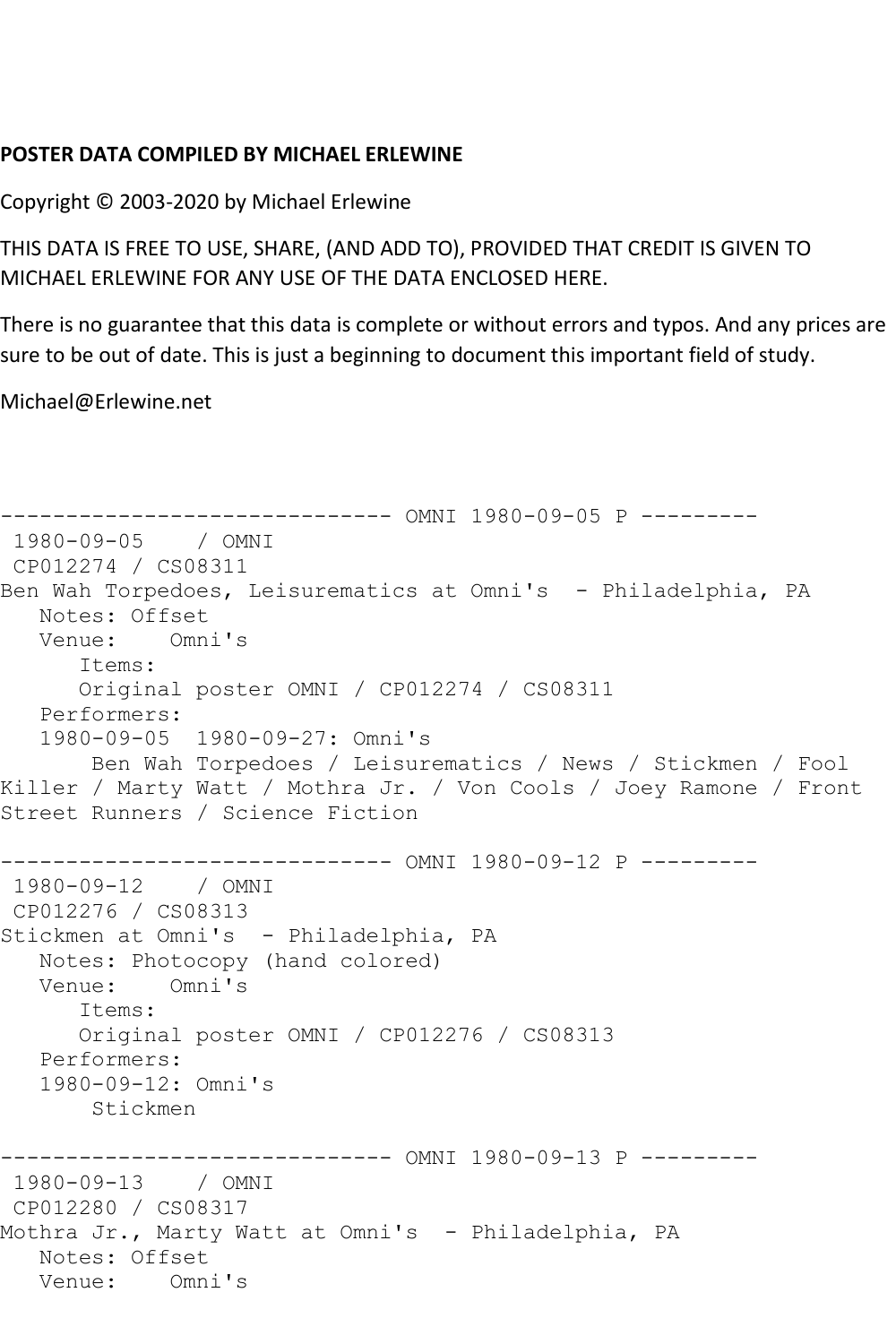```
 Items:
       Original poster OMNI / CP012280 / CS08317
   Performers:
    1980-09-13: Omni's
        Mothra Jr. / Marty Watt
------------------------------ OMNI 1980-10-23 P ---------
1980-10-23 / OMNI 
CP012273 / CS08310
Stickmen at Omni's - Philadelphia, PA
   Notes: Offset
   Venue: Omni's
       Items:
       Original poster OMNI / CP012273 / CS08310
   Performers:
    1980-10-23 1980-10-24: Omni's
        Stickmen
    ------------------------------ OMNI 1980-10-25 P ---------
1980-10-25 / OMNI 
CP012275 / CS08312
XMen at Omni's - Philadelphia, PA
  Notes: Photocopy<br>Venue: Omni's
           Omni's
       Items:
       Original poster OMNI / CP012275 / CS08312
   Performers:
    1980-10-25: Omni's
        XMen
------------------------------ OMNI 1980-12-10 P ---------
1980-12-10 / OMNI 
CP022709 / CP022709
Lee Paris, Bunnydrums at Omni's - Philadelphia, PA
   Venue: Omni's
    Promoter: New Regime
       Items:
       Original poster OMNI / CP022709 / CP022709 (8-1/2 x 11)
   Performers:
    1980-12-10: Omni's
        Lee Paris
    1980-12-11: Omni's
        Bunnydrums
    1980-12-12: Omni's
        Lydia Lunch / Devil Dogs
    1980-12-13: Omni's
        Our Daughter's Wedding
```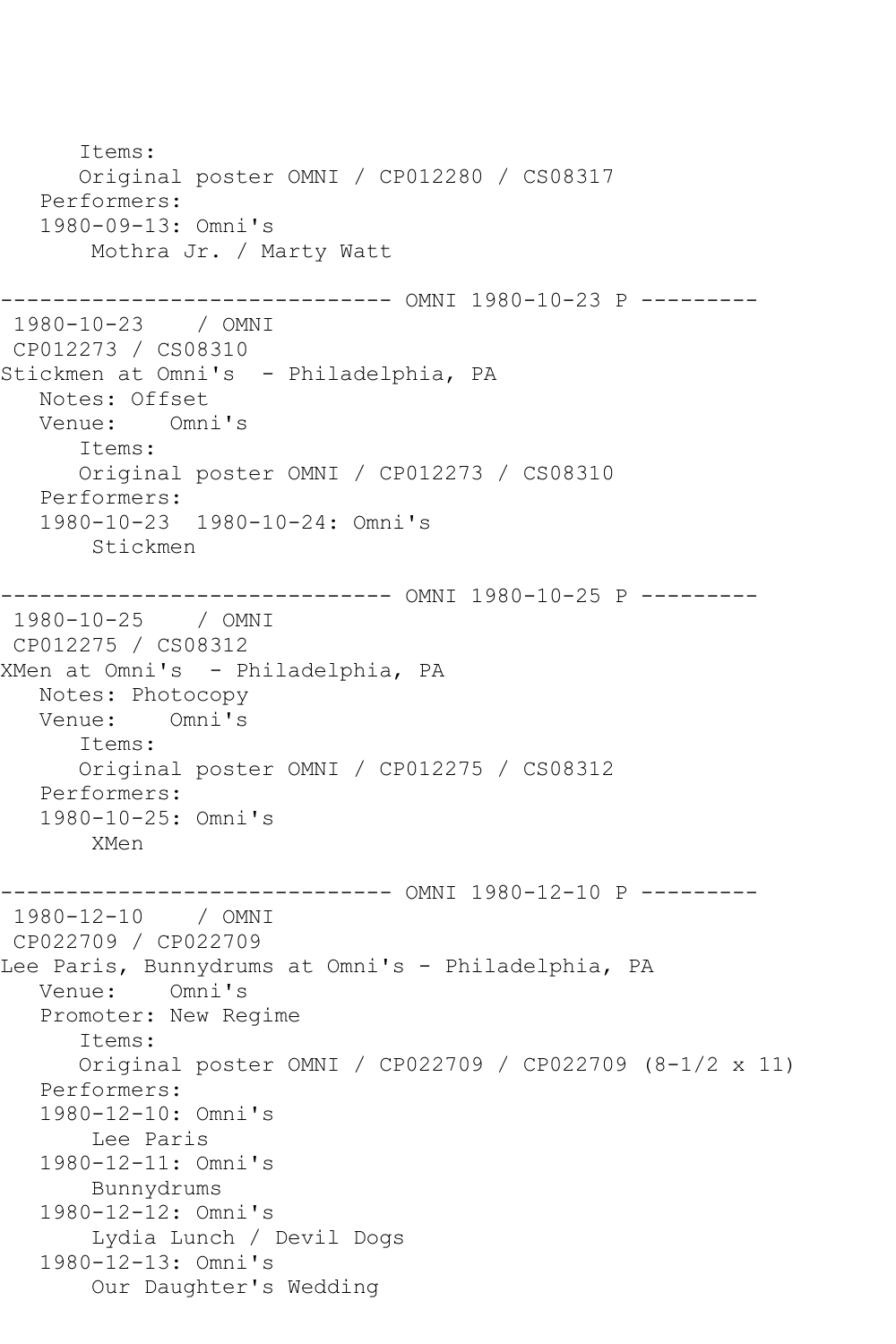------------------------------ OMNI 1980-12-17 P --------- 1980-12-17 / OMNI CP022708 / CP022708 Lee Paris, Bunnydrums at Omni's - Philadelphia, PA Venue: Omni's Promoter: New Regime Items: Original poster OMNI / CP022708 / CP022708 (8-1/2 x 11) Performers: 1980-12-17: Omni's Lee Paris 1980-12-18: Omni's Bunnydrums 1980-12-19: Omni's 9the Cheaters 1980-12-20: Omni's Bush Tetras ------------------------------ OMNI 1981-02-05 P --------- 1981-02-05 / OMNI CP012281 / CS08318 Rockats, Liquid Liquid at Omni's - Philadelphia, PA Notes: Offset Venue: Omni's Items: Original poster OMNI / CP012281 / CS08318 Performers: 1981-02-05 1981-02-28: Omni's Rockats / Liquid Liquid / Transfactor / Paul Woznick / Raebeats / Quincy / Pylon / Head Cheese / Reds / Bauhaus / Pretty Poison / Chandra / Dance / Lee Paris / Frank Black ------------------------------ OMNI 1981-02-18 P --------- 1981-02-18 / OMNI CP012279 / CS08316 Lee Paris, Pylon at Omni's - Philadelphia, PA Notes: Offset Venue: Omni's Items: Original poster OMNI / CP012279 / CS08316 Performers: 1981-02-18 1981-03-14: Omni's Lee Paris / Pylon / Head Cheese / Reds / Bauhaus / Pretty Poison / Chandra / Dance / Frank Black / Doomed on Planet Earth / Human Switchboard / Strain / Stickmen / Missionb of Burma / Nona Hendryx / Zero Cool / Fred Frith / Massacre / Units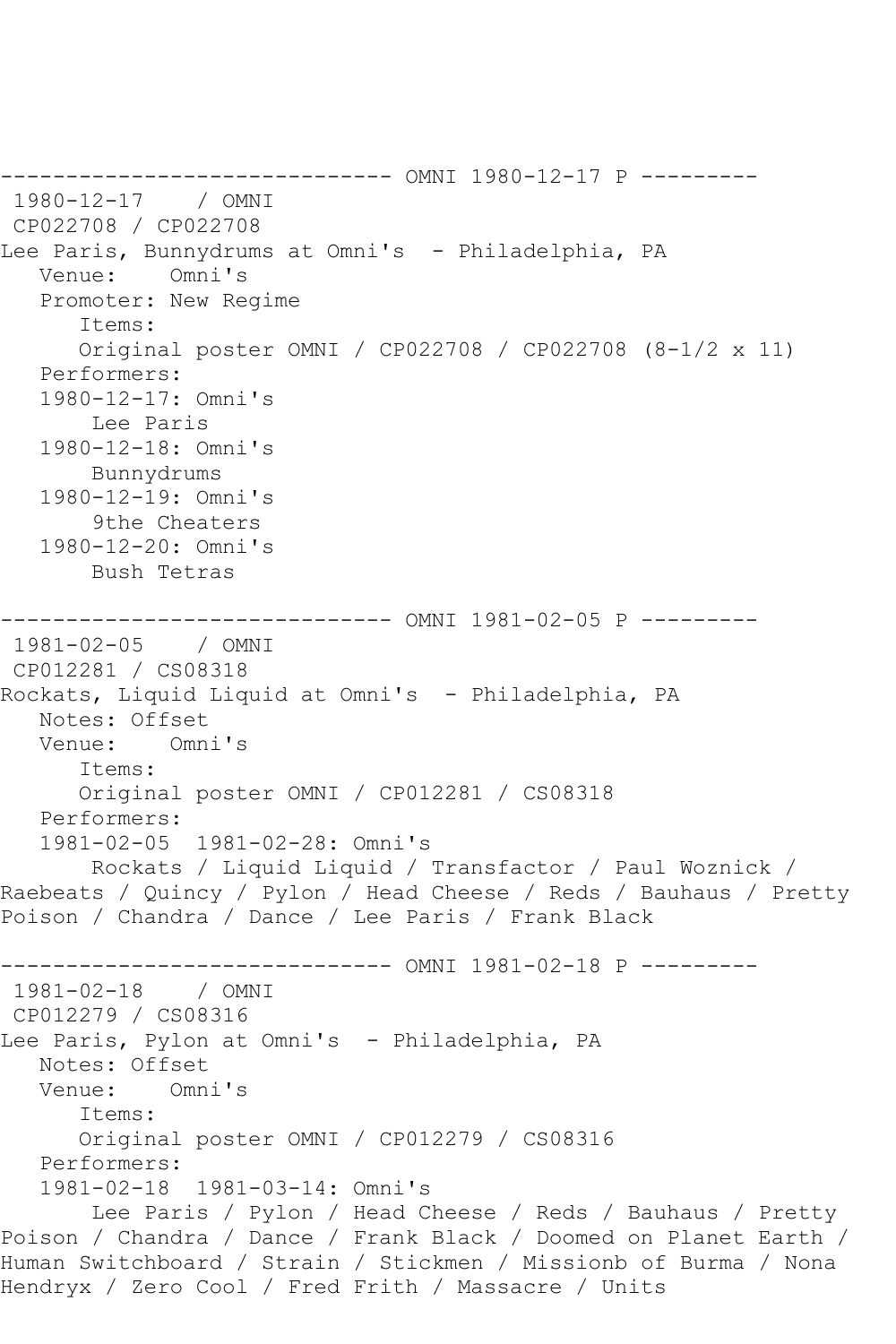------------------------------ OMNI 1981-03-11 P --------- 1981-03-11 / OMNI CP012271 / CS08308 Frank Black, The Stickmen at Omni's - Philadelphia, PA Notes: Offset Venue: Omni's Items: Original poster OMNI / CP012271 / CS08308 Performers: 1981-03-11 1981-04-17: Omni's Frank Black / Stickmen / Mission of Burma / Nona Hendryx / Zero Cool / Hinterband / Bunny Drums / Massacre / Lee Paris / Sadistic Exploits / Tiny Desk Unit / Strictly Limerance / Brian Brain / Ben Wah Torpedoes / Dead Kennedys ------------------------------ OMNI 1981-04-04 P --------- 1981-04-04 / OMNI CP022710 / CP022710 Ben Wah Torpedoes at Omni's - Philadelphia, PA<br>Venue: Omni's Omni's Items: Original poster OMNI / CP022710 / CP022710 (8-1/2 x 11) Performers: 1981-04-04: Omni's Ben Wah Torpedoes ------------------------------ OMNI 1981-04-09 P ---------  $1981 - 04 - 09$ CP022707 / CP022707 Contractions, Ben Wah Torpedoes at Omni's - Philadelphia, PA Venue: Omni's Items: Original poster OMNI / CP022707 / CP022707 (8-1/2 x 14) Performers: 1981-04-09: Omni's Contractions / Ben Wah Torpedoes 1981-04-10: Omni's Bongos 1981-04-11: Omni's Warm Jets 1981-04-16: Omni's Units 1981-04-17: Omni's Dead Kennedys 1981-04-18: Omni's Sleepers / New Math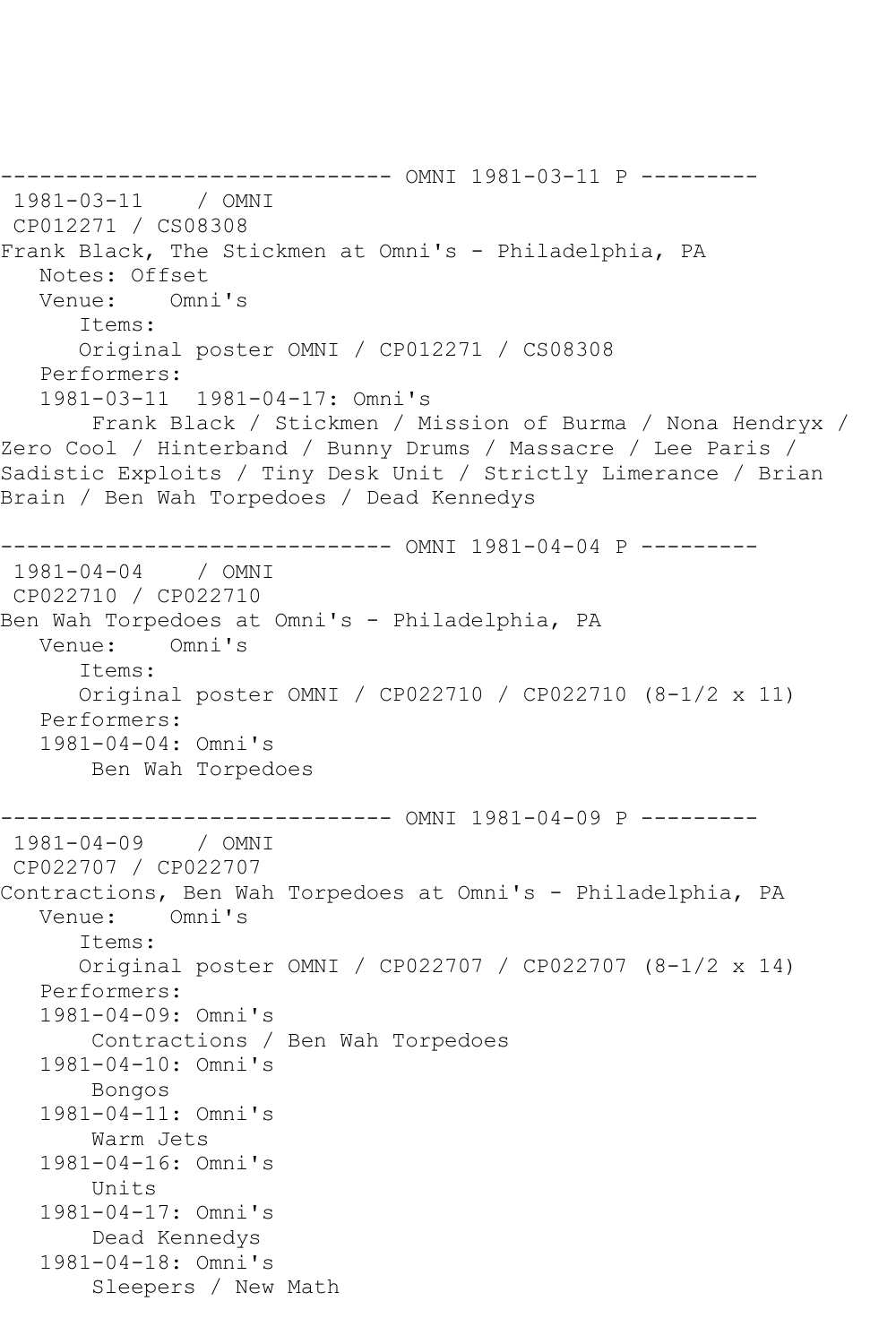```
 1981-04-23: Omni's
        Reesa and the Rooters
    1981-04-24: Omni's
        Head Cheese / Dark
    1981-04-25: Omni's
        D.N.A. / Banned by Phone
    1981-04-30: Omni's
        Wing Ding Show
    1981-05-01: Omni's
        Suicide / Radio Silent
    1981-05-02: Omni's
        Los Microwaves
    1981-05-07: Omni's
        Charles Normal
    1981-05-08: Omni's
        Transfactor
    1981-05-09: Omni's
        Insect Surfers
    1981-05-14: Omni's
        Randy Dance and his Partykillers
    1981-05-15: Omni's
        Sadistic Exploits
    1981-05-16: Omni's
        Raybeats
                  ------------------------------ OMNI 1981-04-17 P ---------
1981-04-17 / OMNI 
CP022706 / CP022706
Dead Kennedys at Omni's - Philadelphia, PA
  Artist: Winston Smith<br>Venue: Omni's
  Venue:
    Promoter: New Regime
       Items:
       Original poster OMNI / CP022706 / CP022706 (8-1/2 x 14)
       Original poster OMNI / CP012278 / CS08315
    Performers:
    1981-04-17: Omni's
        Dead Kennedys
------------------------------ OMNI 1981-05-21 P ---------
1981-05-21 / OMNI 
CP022714 / CP022714
No Milk, Mission of Burma at Omni's - Philadelphia, PA
   Venue: Omni's
   Promoter: New Regime
       Items:
       Original poster OMNI / CP022714 / CP022714 (5-1/2 x 8-1/2)
```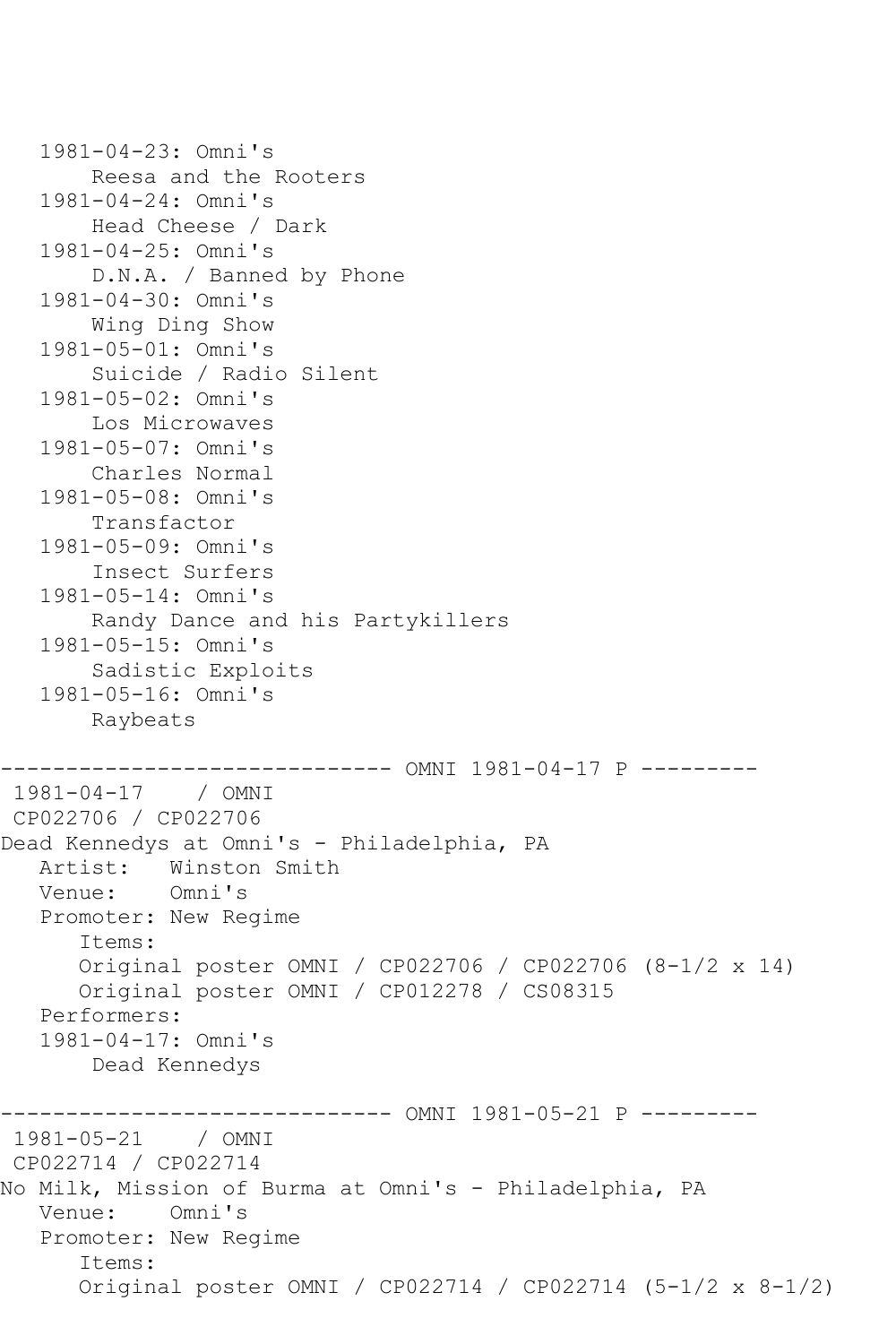```
 Performers:
    1981-05-21: Omni's
        No Milk
    1981-05-22: Omni's
        Mission of Burma / U.S. Ape
    1981-05-23: Omni's
        Pretty Poison
    1981-05-28: Omni's
        Joey Ramone
    1981-05-29: Omni's
        Subhumans
    1981-05-30: Omni's
        Bush Tetras
    1981-06-04: Omni's
        Time
    1981-06-05: Omni's
        Head Cheese
    1981-06-06: Omni's
        Fad Gadget
------------------------------ OMNI 1981-06-25 P ---------
1981-06-25 / OMNI 
CP022712 / CP022712
Excuses, Death to Grandfather at Omni's - Philadelphia, PA
   Venue: Omni's
       Items:
       Original poster OMNI / CP022712 / CP022712 (8-1/2 x 11)
   Performers:
    1981-06-25: Omni's
        Excuses / Death to Grandfather
         ------------------------------ OMNI 1981-06-29 P ---------
1981-06-29 / OMNI 
CP012277 / CS08314
Speedboys at Omni's - Philadelphia, PA
   Notes: Offset
   Venue: Omni's
       Items:
       Original poster OMNI / CP012277 / CS08314
   Performers:
    1981-06-29 1981-06-30: Omni's
        Speedboys
                     ---------- OMNI 1981-07-03 P ---------
1981-07-03 / OMNI 
CP012272 / CS08309
Dark, Sadistic Exploits at Omni's - Philadelphia, PA
```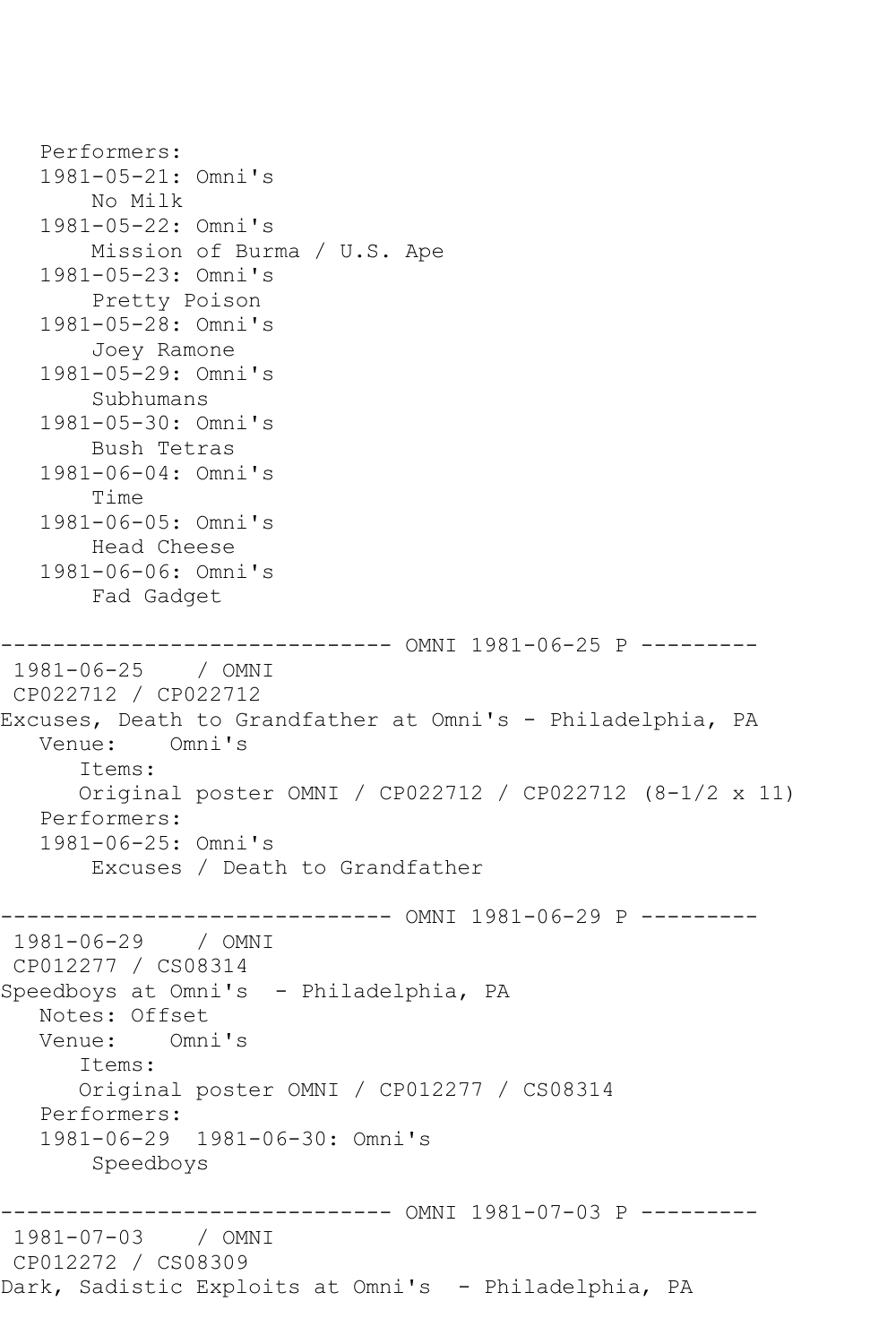Notes: Offset Venue: Omni's Items: Original poster OMNI / CP012272 / CS08309 Performers: 1981-07-03 1981-08-01: Omni's Dark / Sadistic Exploits / Lee Paris / Alan Vega / Indoor Life / Viet Nam / Del Byzanteens / Romeo Void / Los Microwaves / King of Siam ------------------------------ OMNI 1981-07-06 P --------- 1981-07-06 / OMNI CP022711 / CP022711 No Milk, RSVP at Omni's - Philadelphia, PA Venue: Omni's Items: Original poster OMNI / CP022711 / CP022711 (8-1/2 x 11) Performers: 1981-07-06: Omni's No Milk / RSVP ------------------------------ OMNI 1981-10-31 P --------- 1981-10-31 / OMNI CP022715 / CP022715 X Men at Omni's - Philadelphia, PA Venue: Omni's Promoter: New Regime Items: Original poster OMNI / CP022715 / CP022715 (9-1/2 x 11) Performers: 1981-10-31: Omni's X-Men ------------------------------ OMNI 1981-12-17 P --------- 1981-12-17 / OMNI CP022716 / CP022716 Quincy, Shadows at Omni's - Philadelphia, PA Venue: Omni's Promoter: New Regime Items: Original poster OMNI / CP022716 / CP022716 (4 x 8-1/2) Performers: 1981-12-17: Omni's Quincy / Shadows / Lloyd Force ------------------------------ OMNI 1982-04-30 P --------- 1982-04-30 / OMNI